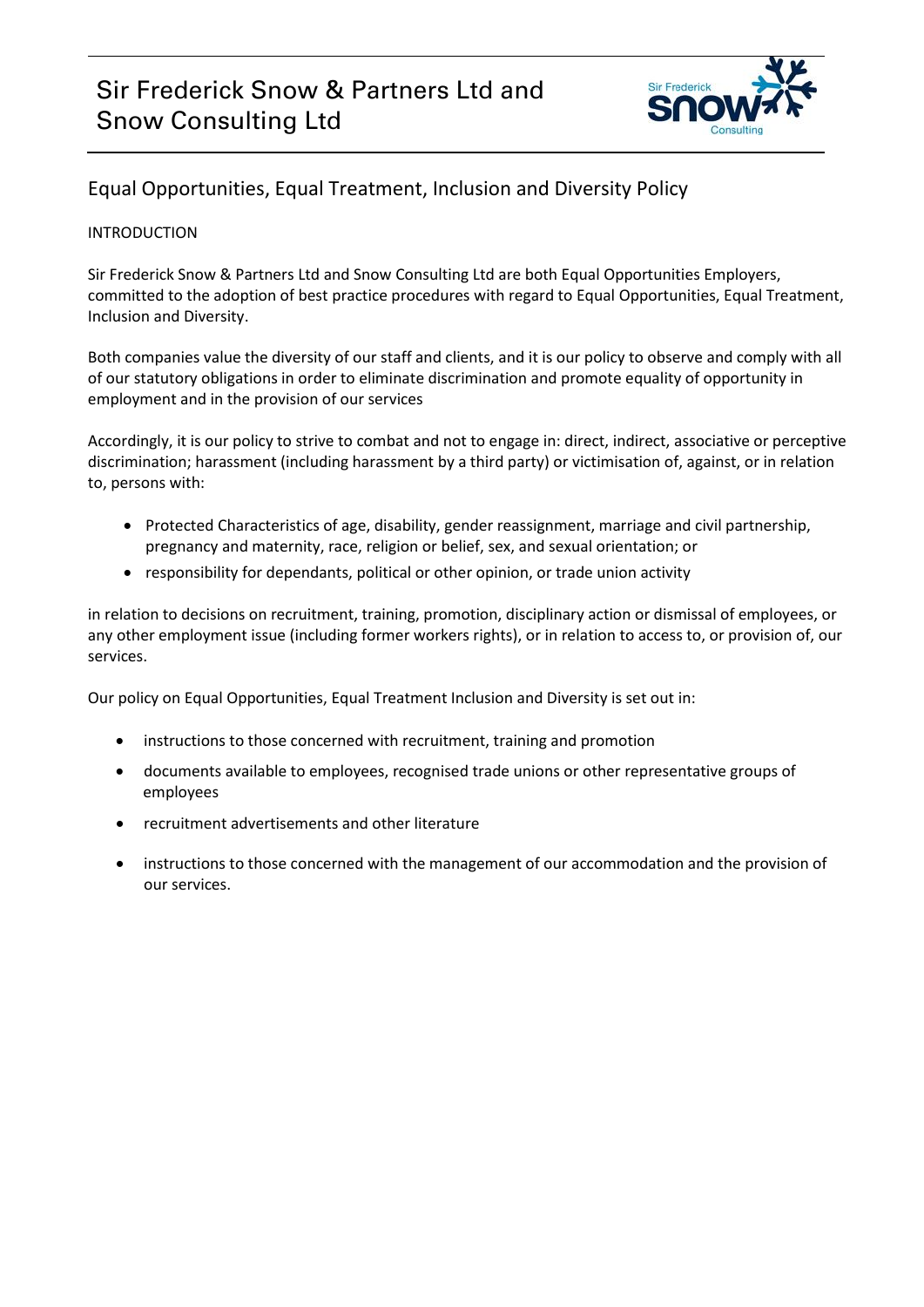# Sir Frederick Snow & Partners Ltd and Snow Consulting Ltd



We observe applicable requirements of the Equality and Human Rights Commission's Code of Practice on Employment.

Neither Sir Frederick Snow & Partners Ltd nor Snow Consulting Ltd has ever been the subject of any formal investigation by the Commission for Racial Equality or the Equality and Human Rights Commission on the grounds of alleged unlawful discrimination, nor have there been any findings of unlawful discrimination made against either company by any court or industrial tribunal.

#### ACCESS TO AND PROVISION OF SERVICES

It is our policy not to discriminate in access to, or the provision of, our services, either in the United Kingdom or overseas, and to make our services available to all potential clients. We monitor our production of prequalification and marketing documents, tenders and proposals to ensure that no suggestion of such discrimination occurs, even inadvertently.

#### RECRUITMENT

Recruitment is undertaken using the local job centre, career service, press and technical journal advertisements, or agencies, depending on the vacancy. Selection criteria and procedures are kept under review to ensure that individuals are selected, promoted and treated solely on the basis of their relevant merits and abilities. Managers responsible for recruitment are given training in equal opportunities.

#### DISCIPLINE & DISMISSAL

Sir Frederick Snow & Partners Ltd and Snow Consulting Ltd have a good working relationship with their employees. If there should be any allegations of victimisation, discrimination or harassment then appropriate investigation and disciplinary action would take place.

If investigations and discussions fail to resolve the situation then disciplinary action would be taken in accordance with our Conditions of Service and a formal verbal warning could be given. This could then be escalated, if the situation demands and in accordance with our Conditions of Service, to a written warning, final written warning and dismissal.

### TRAINING & PROMOTION

All employees will be given equal access, encouragement and opportunity to progress within the company, throughout their service. Managers responsible for recruitment have been, and will continue to be, given training in equal opportunities issues.